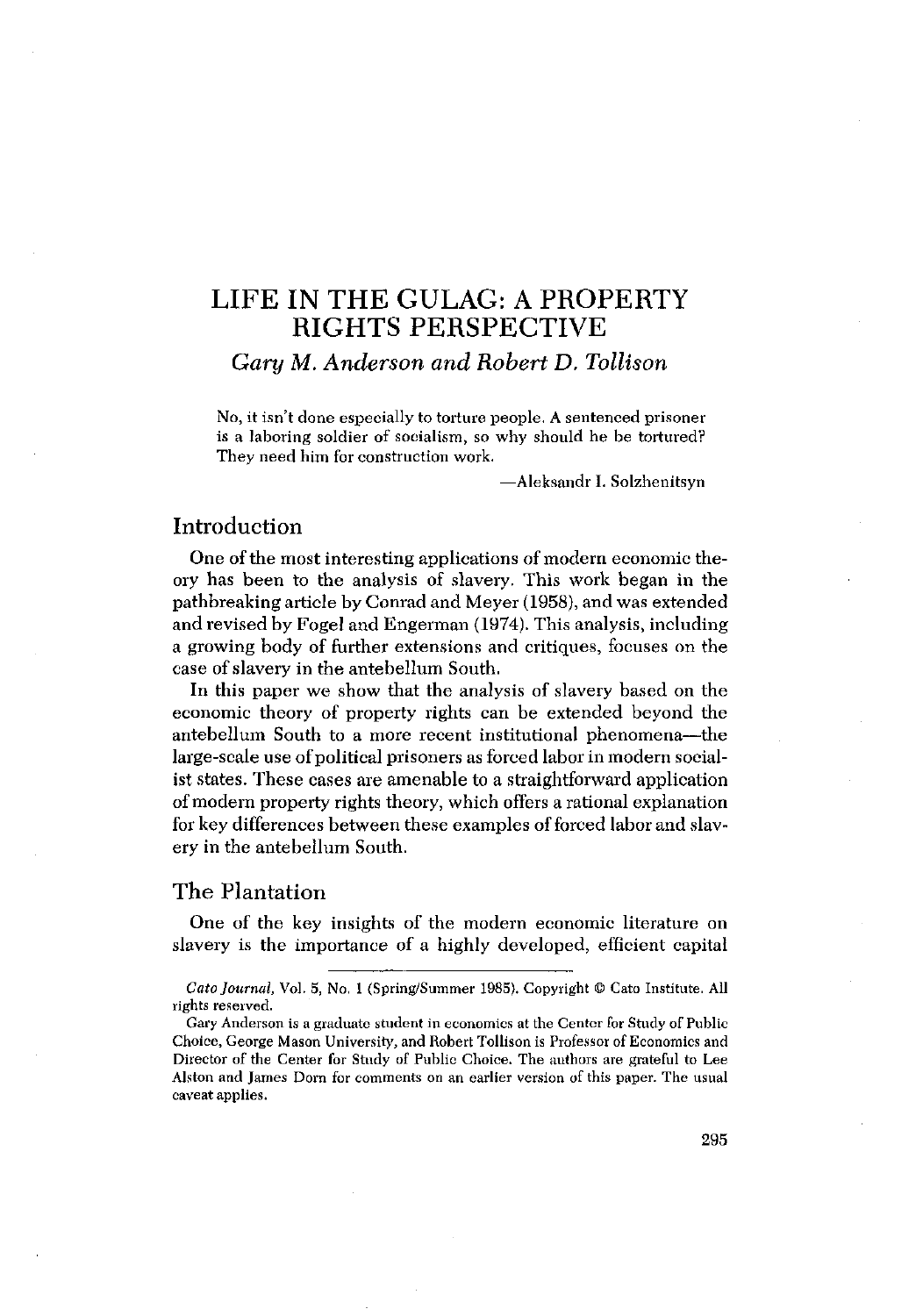market for slaves in the slave-holding region of the United States prior to the Civil War. This market determined prices forslaves based on the discounted present value ofthe future income streams expected to result from their labor services, as in the case of any other longlived capital asset. The slave capital market existed in two major forms, a rental and a purchase market. Rentals were usually for periods ranging from a day to a year, and served as a transactions costminimizing device allowing the use of slave labor for temporary jobs with a flexibility similar to that of nonslave wage labor. The sale of slaves on organized slave markets is estimated to have averaged 50,000 per year, implying that on average <sup>1</sup> slaveholder out of every 22 sold a slave in a given year (Fogel and Engerman 1974, p. 53).

The point we wish to emphasize here is that the expected future value of a slave's labor services, which were a function of the slave's health, fitness, education, training, and other characteristics (and to a degree represented levels of discretionary investment by the slave owner), was reflected in the price ofthe slave determined on a capital market. Slave owners were not restrained by law from neglecting, injuring, or otherwise abusing their slaves. However, they were restrained by economic incentives from reducing the capital value of their slaves as assets.

In fact, there is evidence that rational maximizing behavior on the part of slave owners led to effective maintenance of the health and physical welfare of slaves. Slaves were not worked to death at early ages, but treated well enough so that their average life expectancy at birth was evidently similar to that of whites (Fogel and Engerman 1974, p. 126). Childbearing by slaves was encouraged, and the intentional breakup of slave families was usually avoided (Fogel and Engerman 1974, p. 142). Available evidence suggests that slave diets were nutritionally balanced (in fact, probably better balanced on average than the diets of freed slaves in the South in the later 19th century; Fogel and Engerman 1974, p. 113). In short, while antebellum slavery was an institution based on coercion and exploitation, slave owners had economic incentives to maintain the physical requirements for the basic health and welfare of their slaves.'

'Itmight be argued that legal protection ofslaves in the South contributed an additional constraint on the mistreatment of slaves by their owners. In fact, 10 Southern states made it a crime to mistreat a slave, and the law of 6 states required the master to provide suitable food and clothing for his slaves. However, these laws were rarely enforced. No slave could legally testify against his master, and in some states a black could not testify against a white man at all. Hence, those laws were irrelevant to the master's decision concerning the optimal level of investment in slave maintenance. Interestingly, states commonly compensated masters if slaves were sentenced to capital punishment for crimes. For example, an 1824 law in Alabama entitled slaveowners to claim one-half ofthe assessed value of slaves put to death; in 1839, Virginia appropriated \$12,000 to pay owners of executed slaves compensation. For a discussion of these matters, see Friedman (1974, pp. 198—200).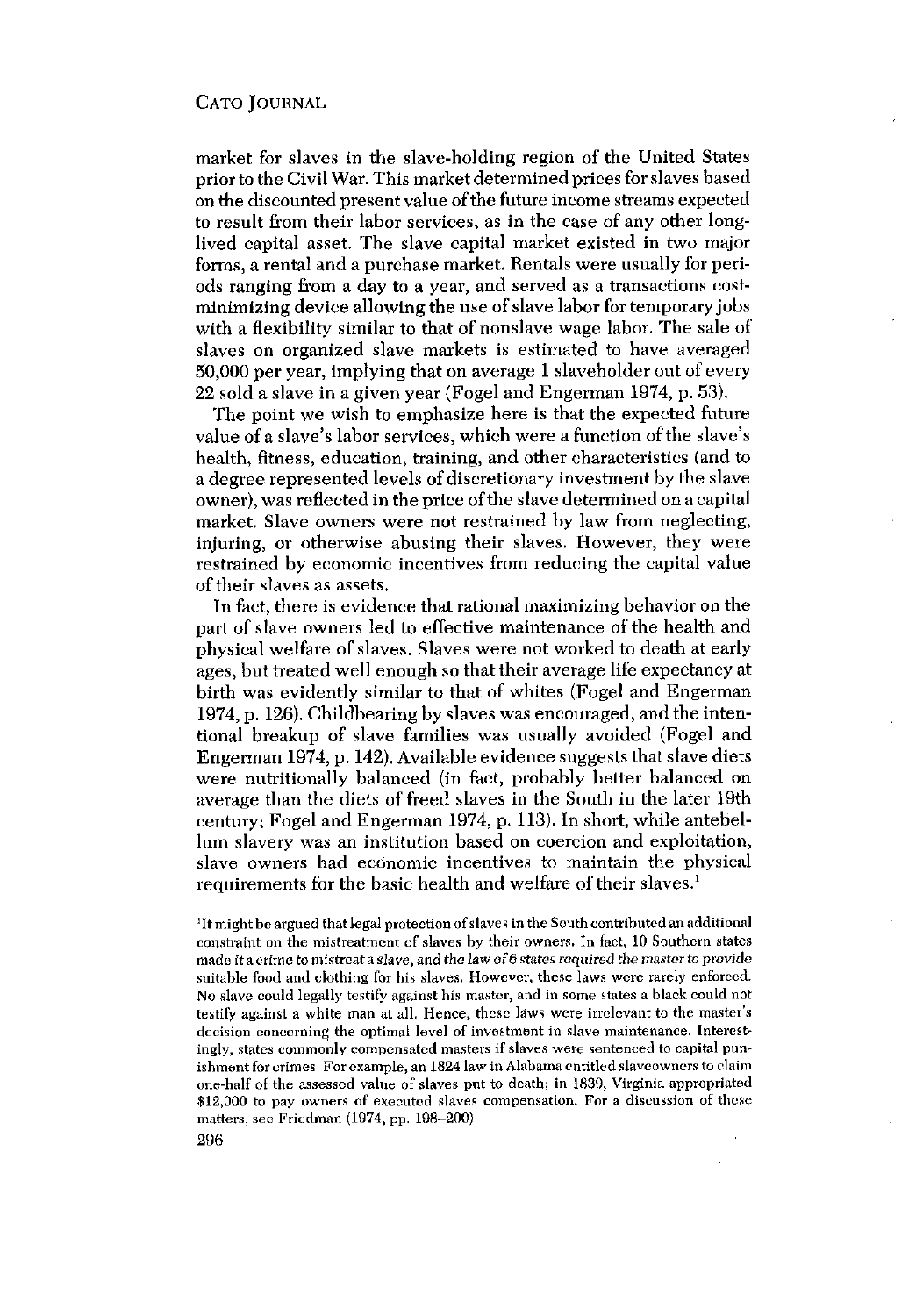There was another feature of antebellum slavery based on private property rights with important consequences for the well-being of slaves. Owners, as full residual claimants in both the capital value and output derived from slave labor, were motivated by economic incentives to maximize slave productivity. Critics of the economic efficiency of slave labor have tended to argue that slaves, unlike free laborers, were not residual claimants in the value of their human capital stock, and hence did not bear the cost of shirking except in the form of punishment. Given that punishment is the only form of control that masters have over slave labor, slaves must be externally monitored during labor. Free labor tends to require less costly monitoring and to be partially self-monitoring for reasons involving residual claimancy.

However, Fogel and Engerman (1974, pp. 147—49) demonstrate that Southern slave owners did not rely exclusively on the lash for supplying slave worker motivation, but supplemented physical coercion with economic incentives in the form of output-based rewards. The use of rewards for motivating slaves was widespread. Even profit-sharing arrangements between slaves and their masters were occasionally employed. Further, rewards in the form of occupationa' advance were employed. Although the occupational opportunities of slaves were restricted by comparison with those of white nonslaves, advance within the occupational hierarchy of the plantation based on individual effort was possible. Taken together, these forms of reward constituted an incentive structure which partially replaced monitoring and control by the slave owner with self-monitoring by slaves who were made residual claimants in the production process.<sup>2</sup>

## The Gulag

Contrary to popular belief, slavery in the antebellum South is not the last significant example ofa systemofslave labor in recent history. The forced labor camps in various socialist states in this century constitute a well-documented but poorly understood modern system of slave labor to which the same basic analysis as that outlined above

<sup>2</sup>It should be noted that Fogel and Engerman's work on antebellum slavery has generated considerable controversy. Several critics of*Time on the Gross* published a booklength detailed critique (David, et al. 1976), based on primary source material. of particular relevance here are Sutch's article, which argues that Fogol and Engerman exaggerated the nutritional content cf the slave diet (David, et al., pp. 231—301), and Gutman and Sutch's article, which maintains that whipping and other forms ofcorporal punishment of slaves were significantly more important than Fogol and Engerman claimed (David, et al., pp. 53—93). However, despite the controversy, both sides agree that slaveowners tended to preserve the value of slaves as capital assets and that this behavior was economically motivated.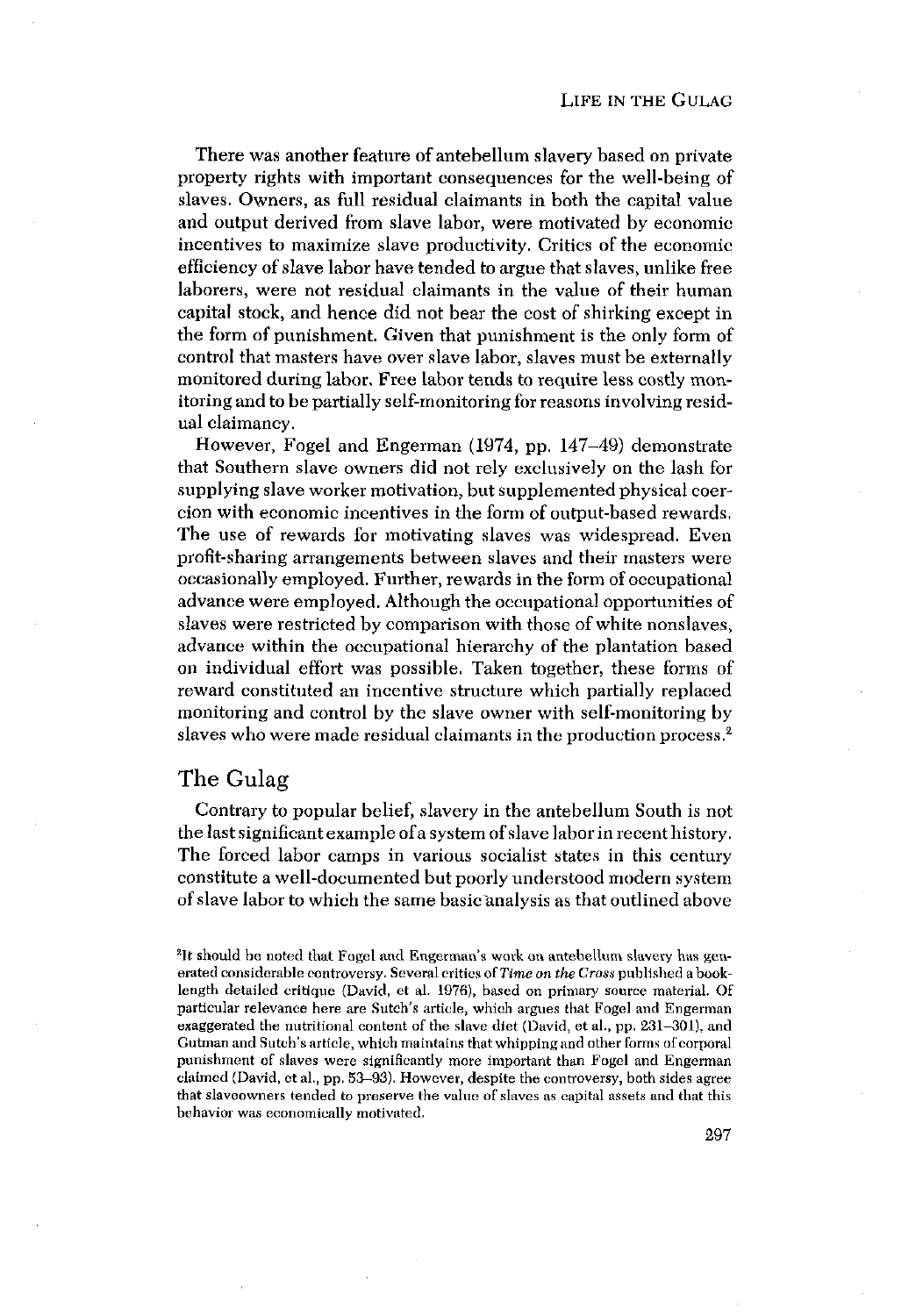applies. Obviously, there are important differences between the system of forced labor in the Soviet Union and that of slavery in the antebellum South. Our purpose is to emphasize the economic importance of some of these differences.

Unlike slavery in the antebellum South, individuals committed to forced labor in the USSR are convicted criminals and political prisoners. Therefore, forced labor camps, unlike slave plantations, are designed in part to punish their inmates. However, the forced labor camps are also productive enterprises generating a nontrivial proportion of the output of the Soviet economy.

According to one recent estimate, the total number of*zeks*(inmates in forced labor camps) in the USSR at any given time is about five million adults (Orlov 1979, p. 68). Dallin and Nicolaevsky (1947, p. 15) claim that the camp population was between 7 to 12 million prisoners in any given year throughout the 1930s and 1940s. Following Stalin's death in 1953, the camp population fell by about twothirds. Since 1957, however, it has trended upward (Conquest 1971, p. 2 l).

This forced labor pool is allocated to activities such as mining in remote and inhospitable regions (such as eastern Siberia where the bulk of the large labor camps are located). Forced labor has played a leading role in the economic development of resource-rich areas of the wilderness in Siberia and elsewhere in the USSR. This is not to imply that the use of forced labor in the Soviet Union is efficient relative to voluntary labor, but merely that forced labor camps have been responsible for producing significant economic output in absolute terms. Forced labor is a productive input and not only a form of punishment.

But the most relevant difference between slavery in the antebellum South and in the Soviet prison camps (as well as its counterparts in other communist countries) has been neglected in the large literature which has emerged about the Gulag. *This is the fact that the forced labor system of the Gulag is an example of slavery In the absence ofwell-defined and enforced property rights in slaves.*

Inmates in Soviet forced labor camps are not slaves in the strict sense because they do notrepresent private property. However, *zeks* are not protected under the law, but are under the control of the respective camp administration. These inmates are therefore notselfowners. But neither are they owned by camp administrators or any other particular individuals.They are not bought and sold and hence do not have capital values.

The standard textbook critique of economic efficiencyunder socialism emphasizes in part the incentive problems that result from the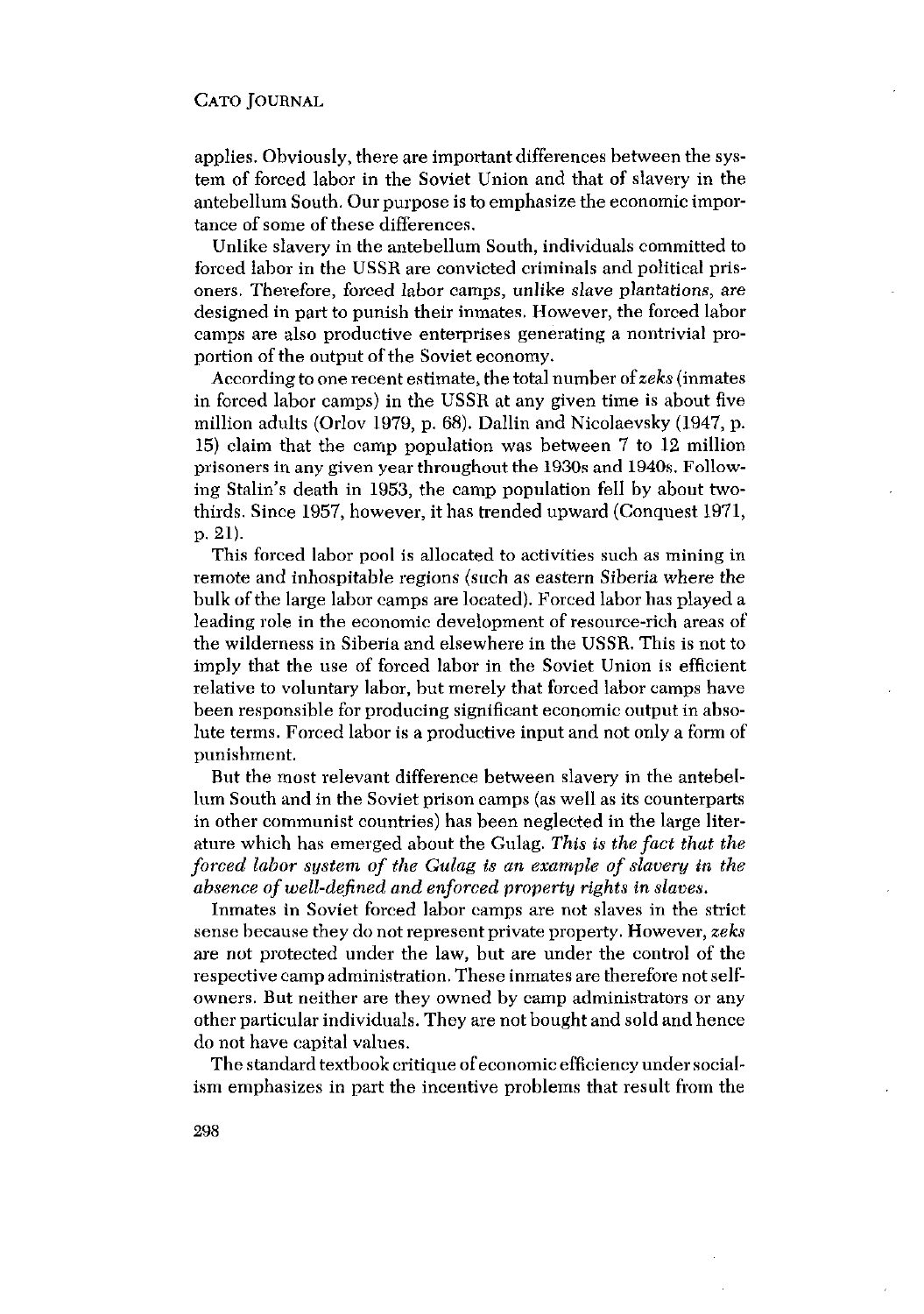absence ofwell-defined and enforced private property rights toplant, equipment, and resources. Decision makers in the producer sector are not residual claimants, and thus lack economic motivation tomake efficient decisions. Socialism tends to be characterized by the absence of efficient property rights arrangements that would internalize economic externalities.

Even slave labor under socialism is subject to these problems. Inmates in the Gulag may not be bought and sold by camp administrators; there is no capital market for slaves in the Soviet Union (just as there is no capital market for other productive assets). Zeks therefore have no market-determined capital value.

In the Gulag, as in other parts of the planned sector of the Soviet economy, decision makers are not residual claimants in the direct sense that entrepreneurs are in a market economy. Camp administrators (like factory managers) are typically assigned production quotas in terms of the relevant output (for example,  $X$  tons of gold processed per annum, or  $Y$  miles of highway constructed). They are evaluated and rewarded on the basis of the degree to which they fulfill planned output. Also, the bonuses the manager/administrator can earn as a reward for good performance are usually relatively small. For these reasons camp administrators can be considered to be residual claimants only in a loose, indirect sense. The incentive of camp administrators to maintain the productivity of slave labor tends to be quite limited relative to a system of slavery in which the slave owners have full claim to the value of slave productivity.

The abominable treatment of prisoners in the Gulag Archipelago has been discussed extensively, most especially by Solzhenitsyn  $(1974)$  in his trilogy of that title documenting conditions in the camps during the Stalin era and shortly thereafter. Solomon (1971, p. 103) estimates that 40 million prisoners died in forced labor camps prior to 1950; mostsources agree that death rates in the forced labor camps have been consistently high. Solzhenitsyn documents the deplorable sanitary conditions, inattention to the health of inmates, and virtual starvation diets which appear to have reflected standard camp operating procedures.

The relative harshness of the Soviet system of forced labor by comparison with most historical instances of slavery is typically explained in the literature as reflecting the intentions of the regime. The Gulag is asserted to have been designed to produce a joint product, in the form of economic output and punishment. Conquest (1978, p. 124) explains the brutal conditions at the huge Kolyma camp complex as reflecting "one main truth," namely, that "in the minds of its creators and organizers the conscious purpose of Kolyma - .

299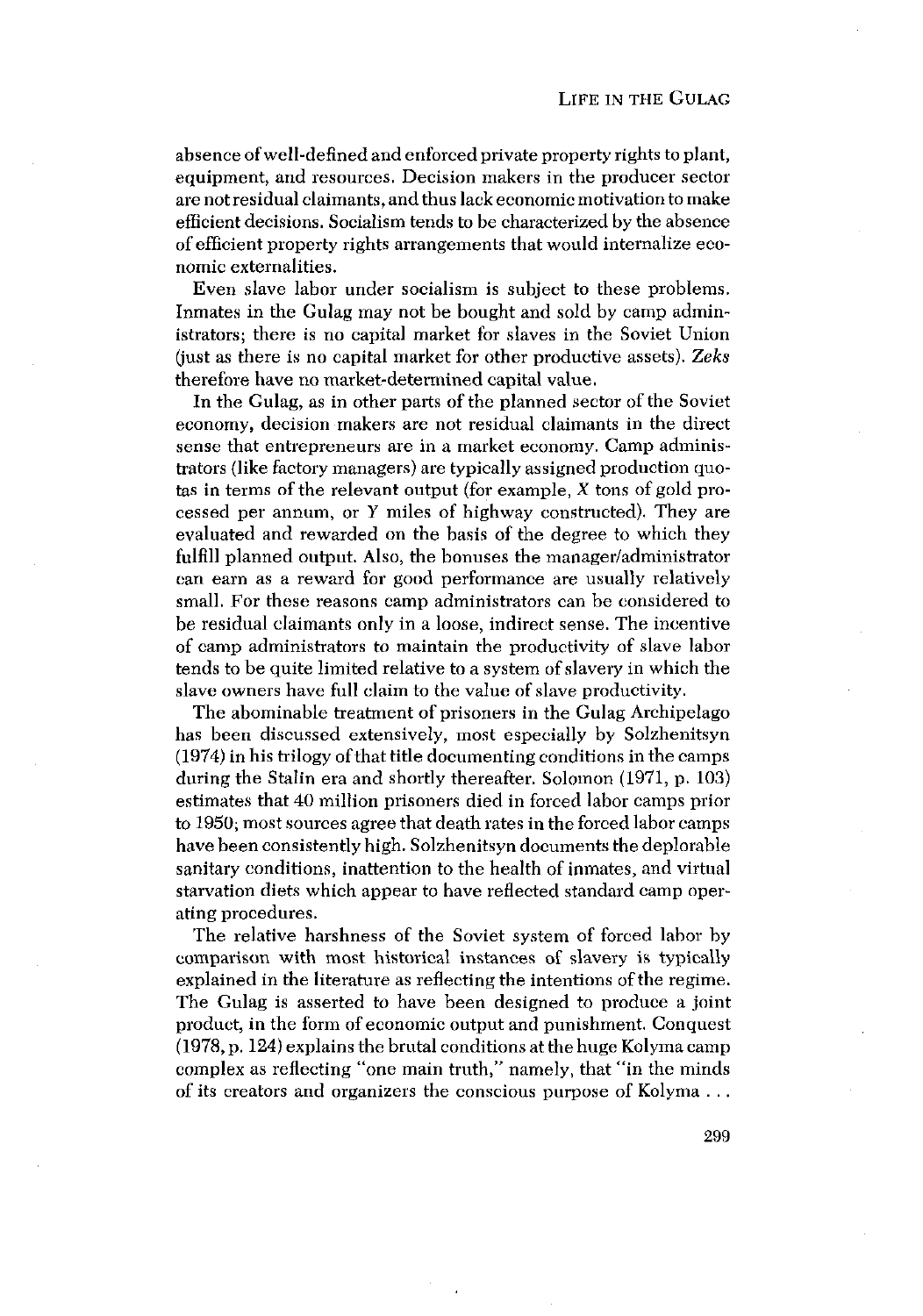had become the production, with at least equal priority, of gold and death." In fact, the Soviet system is sometimes portrayed as linked to the Gulag to provide stability for the regime. Again quoting Conquest (1978, p. 231): "Kolyma—the threat and actuality of Kolyma was the way the Soviet government imposed itself on its subjects."

While this line of reasoning seems plausible, it fails to explain the way that the Gulag Archipelago actually operates. Given serious labor shortages in Siberia, where the bulk of the camps are located, the inmate population represents valuable labor inputs. A rational (albeit despotic) regime would seek to conserve such resources rather than casually waste them. In the event that the cost of sending an additional prisoner to the camps was perceived to exceed that individual's expected marginal value product, it would be more efficient for the regime to arrest and murder the individual near his home. Shipping individuals thousands of miles to camps where their labor is expected to be submarginal in order to work them to death would be an extraordinarily inefficient method of execution.

The puzzling feature ofthe forced labor system iswhy the prisoners have in general been treated as if they represented a costless labor resource. Slaves in the antebellum South were, in effect, prisoners for life, and were often treated harshly, but they were in general maintained as valuable, productive assets. They were not worked to death.3 Slaves were valuable capital assets, and their value increased steadily following the legal prohibition of the importation of slaves into the United States in 1807.<sup>4</sup>

But in the USSR during the Stalin era, slaves in the Gulag could be replaced at essentially zero cost by those managing forced labor camps. While it was true that the risk of incarceration in a forced labor camp tended to vary among different groups in the society, the potential slave population basically included the entire population.5

1Iowever, increasing prices for slaves during the antehellum era were not solely the result of the 1807 import prohibition. As Fraginals, Klein, and Engerman (1983) have recently shown, prices for slaves in Brazil and Cuba rose markedly through the 1850s, even though slave importation was legally permitted in both countries.

 $5$ Conquest (1978, p. 228) argues that most prisoners in the Gulag were not common criminals or dissidents, but had been arrested and convicted on trumped-up charges. It is clear that at least during the Stalin era the supply of hard labor to the camps was not fixed but highly elastic. The camp population included large numbers of people

<sup>&</sup>lt;sup>3</sup>While this was true of slavery in the United States, there is evidence that at times in other parts of the Western Hemisphere (particularly in various parts of the Caribbean) some slaves apparently *were* worked to death. We would argue that in most of these casestransactions costs prevented capital markets from functioning efficiently, and that our property rights analysis of the Gulag system would apply to these cases as well. For a detailed economic model designed to explain why material conditions may differ under slavery, see Fenoaltea (1984). <sup>4</sup>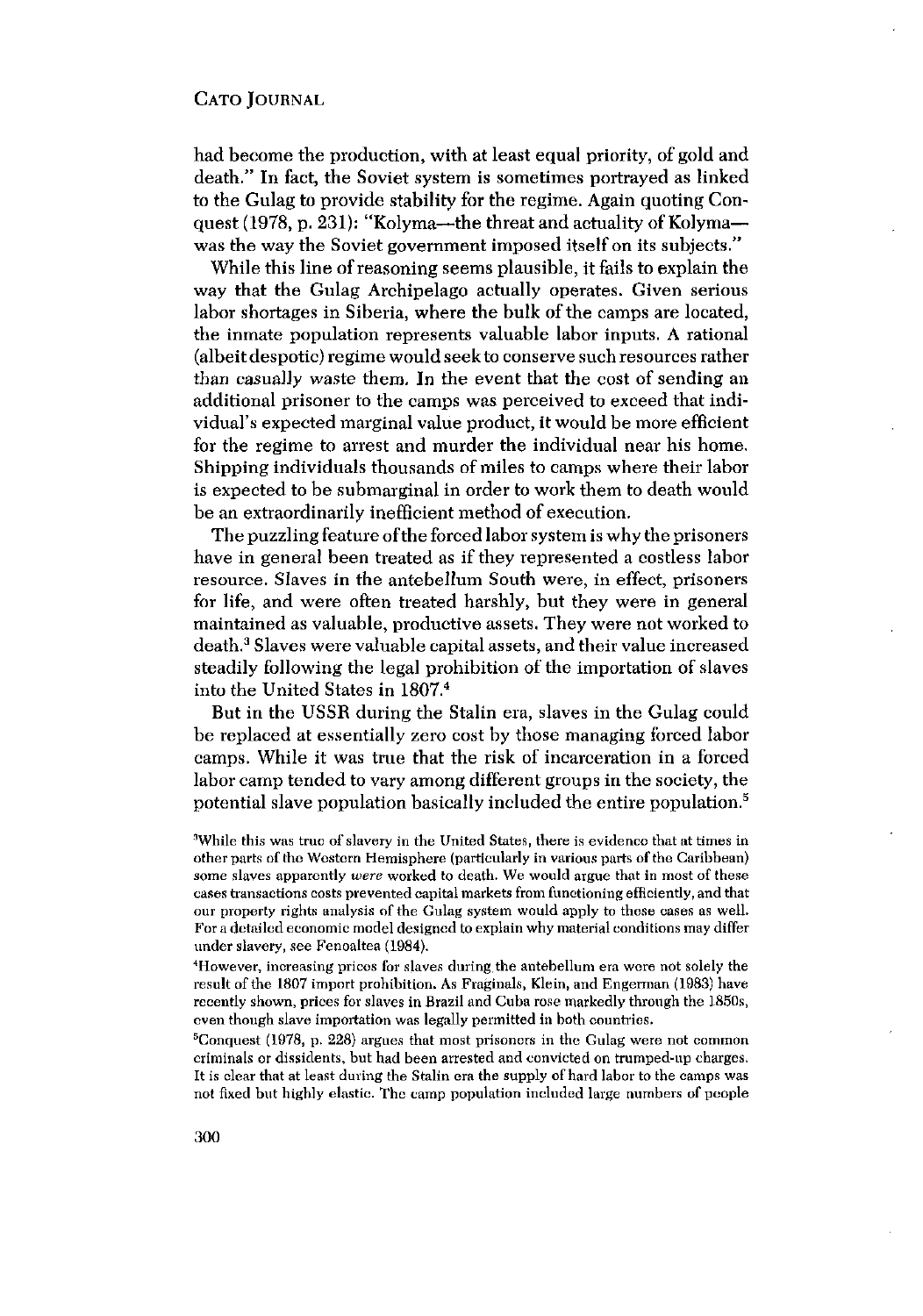A temporary labor shortage in the gold and coal mines near Omsukchan in Siberia,say, could be remedied by arresting and transporting a sufficiently large group of able-bodied dissidents, or if actual dissidents were not available, whatever group was convenient for the NKVD to deport. In other words, the supply of labor for the forced labor camps of the Gulag appears to have been nearly perfectly elastic from the perspective of the managers of the camps.

Under the incentive structure within which forced labor camp administrators operate, coupled with a high elasticity of supply for replacement slaves, the extremely high death rates within the camps, as well as conditions which tended to hamper the health and productivity of the inmates, can be explained without resort to any presumption of irrational malice on the part of the administrators. Gulag administrators did not own the inmates, and could not claim their capital value. Hence, they had a very substantially reduced incentive relative to slave owners to invest scarce resources in the care and maintenance of these laborers.

We are not arguing that the wasteful use of slave labor in the Gulag was a *necessary* consequence of the absence of explicit legal private property rights in slaves. Different institutional arrangements short of full private property rights and organized slave markets might have reduced waste. Effective property rights do not necessarily require explicit legal definition and enforcement.<sup>6</sup> If camp administrators were rewarded by higher authority for efficiently managing the slaves under their control, this would be tantamount to a limited form of property right in slaves, and would have the tendency to mitigate the exceptional brutality of the Gulag. Even in the absence of an explicit capital market for slaves, slaves would have a shadow price (and consequently an implicit capital value), reflecting their value as inputs in production to fulfill planned output, for which camp administrators are directly rewarded. This shadow price would

who were apparently not guilty of crimes or even suspected of crimes against the regime, During World War II (and later), large numbers of minority nationalities were deported to the camps (Conquest 1971, pp. 20—21), The NKVD followed the Red Army into occupied countries 'to dispatch back millions ofslaves" (Tolstoy 1982, p. 11), One authority (Tolstoy 1982, p. 18) refers to the universal vulnerability of ordinary Soviet citizens (regardless oftheir behavior toward the authorities) by describing the USSR in the Stalin era as populated by "prisoners, former prisoners, and future prisoners." The same author also explains that although the casualty rate in the forced labor camps was very high, "the remaining 'free' population provided a near inexhaustible source of fresh human material" (Tolstoy 1982, pp. 10–11).

<sup>°</sup>Forexample, see Umheck (1981) on mining camps, and Lihecap (1978) on range rights, both interesting examples of the emergence of property rights systems in the absence of explicit legal enactment.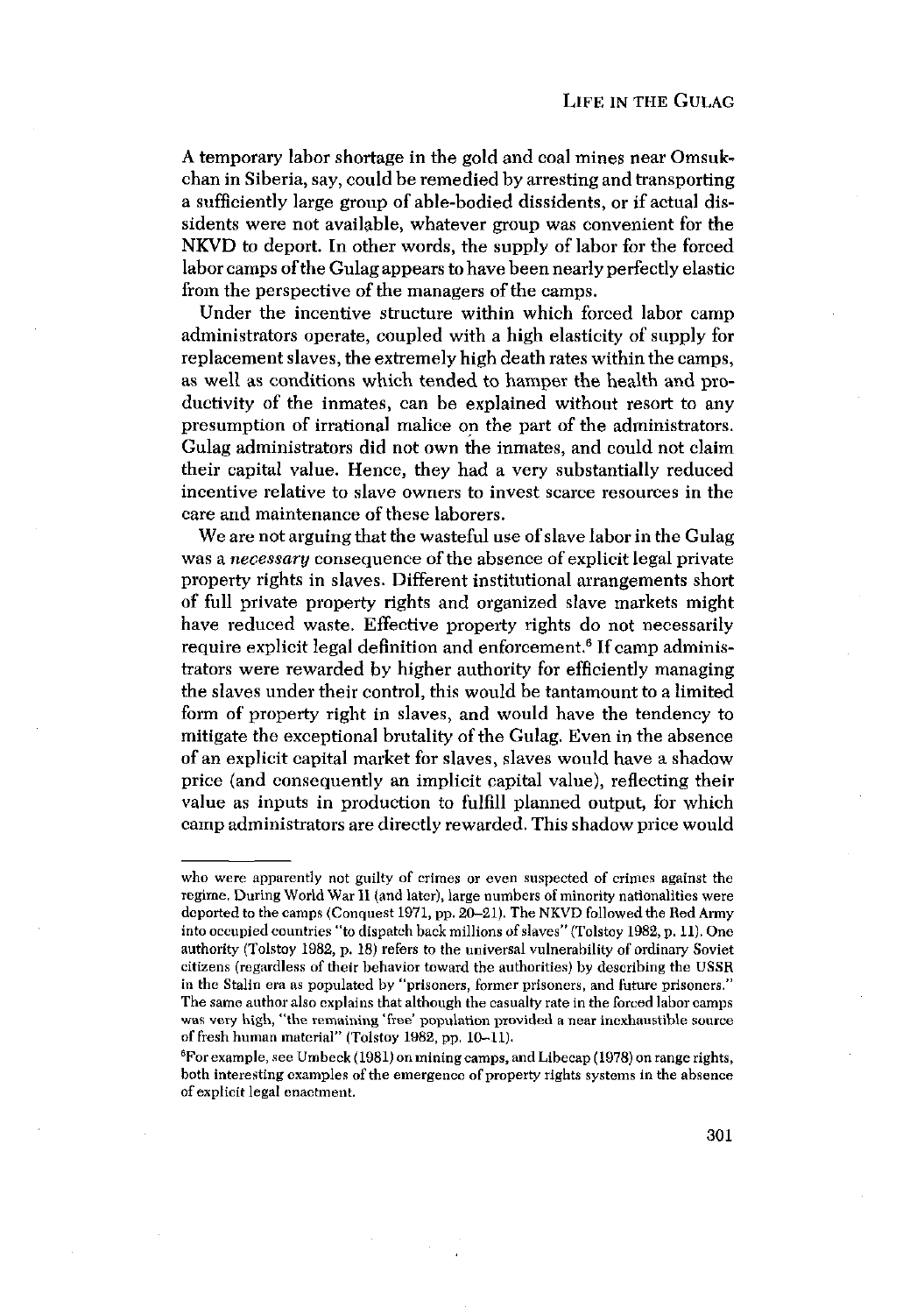perform the same functions as an explicit market price, albeit less efficiently.

In fact, camp administrators are responsible for maintaining specified output quotas in whatever their camps produced. Unfortunately, the low replacement cost of slaves facing camp decision makers prevents effective property rights in slaves from emerging. In the short run, targeted output would be maximized by maximizing the intensity of labor inputs supplied by slaves. Such a strategy would be efficient from the perspective of a camp manager if the marginal cost of replacement slaves is zero (or very low). It is also likely that other resources which are substitutable for slave labor as inputs in the production process—equipment and machinery, better management, and more efficient camp administration—are significantly more costly tocamp administrators than are new*zeks.* Under these circumstances, resources provided to the camps for operating purposes can be consumed directly by the administrators, while still achieving planned output targets, by working the "free" slave labor to death. In other words, this reallocation of resources represents a way by which administrators could spend the lives of slaves in exchange for enhanced welfare for themselves.7

Ofcourse, even in the short run, achievingan optimal rate ofoutput per slave may require some minimal level of investment in maintenance (for example, providing some limited shelter, nourishment, and rest), such that some especially strong and healthy individuals may actually survive for years. Also, assuming that the transactions costs associated with procuring slave replacements are positive (that is, tothe camp management)—for example, ifreplacement*zeks* require some limited degree of training for their assigned tasks—the camp management will have an additional incentive to engage in minimal investment in maintenance. But unless these transactions costs are very high, more costly maintenance such as medical care would not be efficient. Available evidence suggests that these conditions characterized the forced labor camp system during the Stalin era.

### Conclusion

It has been common for critics of the Gulag Archipelago, and similar systems of forced labor in other socialist states, to describe it

<sup>7</sup> Although camp administrators have opportunities to employ Gulag slaves to provide themselves with personal consumption goods (servants, sexualservices, home construction, and so on), such personal use of slaves is difficult to conceal from central authorities, who monitor the camps closely. It is therefore quite limited. On the personal services provided by *zeks* to camp administrators, see Solzhenitsyn (1974).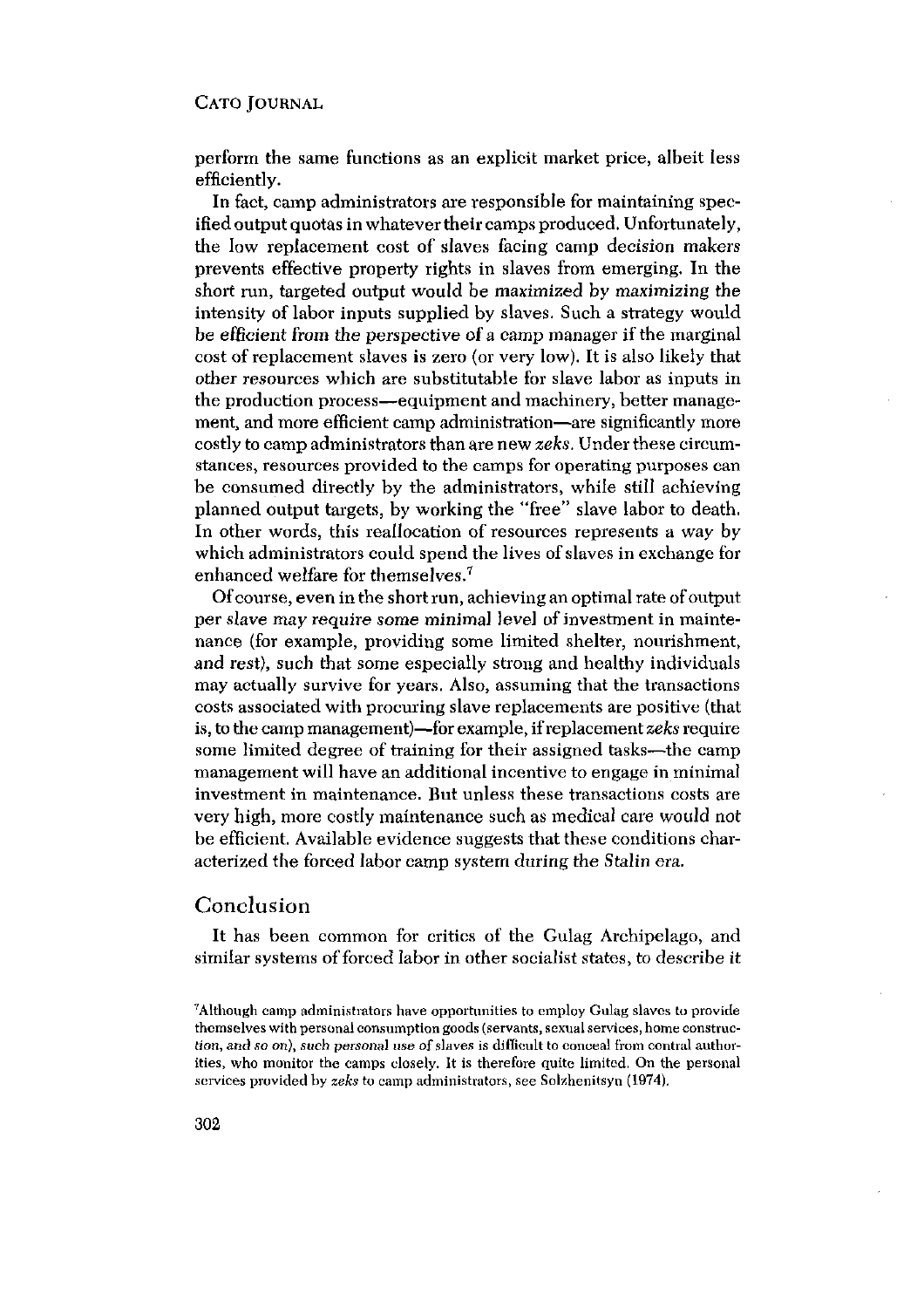as slavery. This description is inaccurate because inmates of the Gulag, unlike slaves, are not bought and sold. As a consequence, they have no market-determined capital value. But more tothe point, *zeks* are not *owned,* but represent free goods from the perspective of their masters. In this context the high wastage rate of inmates of the Gulag by comparison with antebellum slavery is economically understandable.

The only thing worse than an economic system based on slave labor is one that treats slave labor as a free good, The consumers outside the Gulag have also suffered as a result of this wasteful system. By the early 1940s, as much as 25 percent of total direct investment in the Soviet Union was in the forced labor sector (Fainsod 1953, pp. 385—87). The net costs to the economy as a whole of transferring millions of workers from the ordinary sector to the Gulag have been large.

However, the Soviet economy is obviously not directed by the demands of consumers but by the demands of the central authorities. The possibility should be admitted that the Gulag represents an efficient means of producing the output mix demanded by the Soviet authorities. The forced labor system has proved a reliable labor supply at basically zero wage rates under conditions where a volunteer labor force would be available only at high real wage rates. At the same time, the stability of the regime may have been significantly enhanced by the terror the Gulag provided. Whatever the objective function of the rulers in Moscow, it is clear that the property rights arrangements operative within the system encourage massive waste in terms of slave labor resources.

## References

- Conquest, Robert. *The Human Cost of Soviet Communism.* Washington, DC,: U.S. Government Printing Office, 1971.
- Conquest, Robert, *Kolyma: The Arctic Death Camps.* New York: Viking Press, 1978.
- Conrad, Alfred H., and Meyer, John F. "The Economics of Slavery in the Antebellum *South."Journal ofPolitical Economy 66* (April 1958): 95—130.
- Dallin, David J., and Nicolaevsky, Boris I. *Forced Labor in Soviet Russia,* Hartford, Conn,: Yale University Press, 1947.
- Fainsod, Merle. *How Russia is Ruled.* Cambridge, Mass.: Harvard University Press, 1953.
- Fenoaltea, Stefano. "Slavery and Supervision in Comparative Perspective: A Model." *Journal of Economic History* 44 (September 1984): 1–21.
- Fogel, Robert William, and Engerman, Stanley L. *Time on the Cross: The Economics of Negro Slavery.* Boston: Little, Brown and Company, 1974.